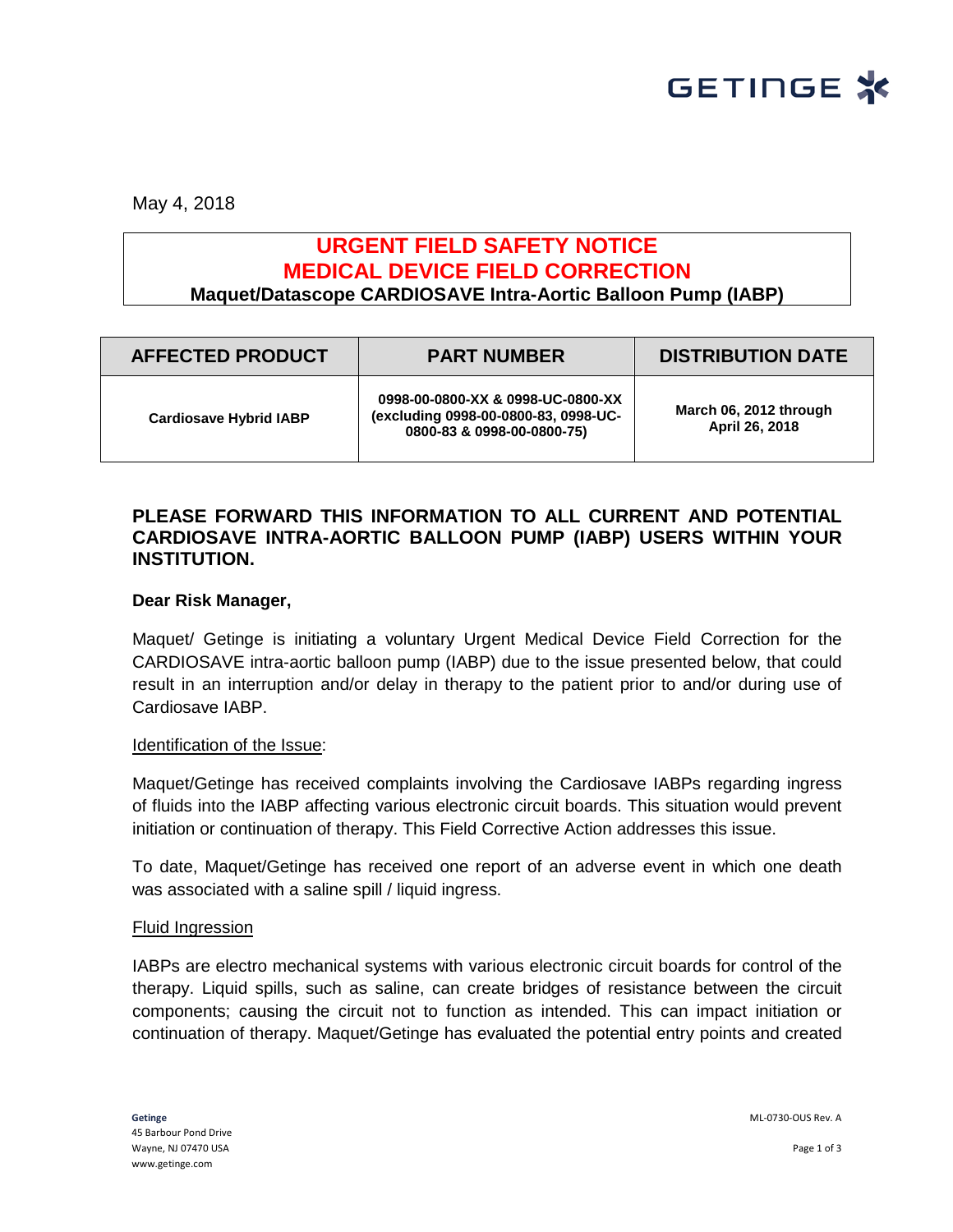a protective top cover for the Cardiosave IABP that addresses this potential ingress issue. The required correction for the field action will be performed by a Maquet/Getinge Sales or Service representative by installing the protective top cover onto the IABP on-site.

## **Facilities where only one CARDIOSAVE IABP unit is available will be prioritized for this correction.**

## **General Information and Overall Action for User:**

Patients receiving IABP therapy are in critical condition. Failure to start or sudden interruption of therapy could result in unsafe, hemodynamic instability. Until the protective top cover is installed, please adhere to the following instructions when using Cardiosave intra-aortic balloon pump:

1) Pursuant to the Caution section of our Cardiosave IABP Operating/User Instructions, "*Never place fluids on top of this unit. Make sure that the saline container and tubing do not hang directly over the IABP. In case of accidental spillage, wipe clean immediately and have the unit serviced to ensure no hazard exists"*

In the unlikely event that a sudden interruption of therapy occurs, transfer the patient to an alternative IABP. The Intra-Aortic Balloon (IAB) Catheter Instructions for Use reiterates that a catheter should not remain inactive for more than 30 minutes, due to the potential for thrombus formation. If an alternative IABP is unavailable; manually inflate the IAB with air or helium and immediately aspirate, repeat every 5 minutes until either an alternate IABP is available or alternatively, the intra-aortic balloon catheter should be removed from the patient. Please refer to the intra-aortic balloon catheter instructions for use, Manually Inflating and Deflating a Catheter. The patient should be treated according to your facility's treatment protocols and caregivers' clinical judgment to ensure hemodynamic stability.

## **Corrective Action:**

Your facility will be contacted by a Maquet/Getinge representative to schedule on-site service of your Cardiosave IABP by a Maquet/ Getinge Sales or Service Representative.

Please complete the Medical Device Field Correction - Response Form to acknowledge that you have received this Medical Device Field Correction letter. Please return the completed form to your local Maquet/Getinge office.

CARDIOSAVE IABP units are serialized. The part number and serial number can be found on the front panel of the CARDIOSAVE IABP unit. Please refer to **Figure 1** on page 3 for a depiction of the CARDIOSAVE IABP and the location of the part and serial numbers.